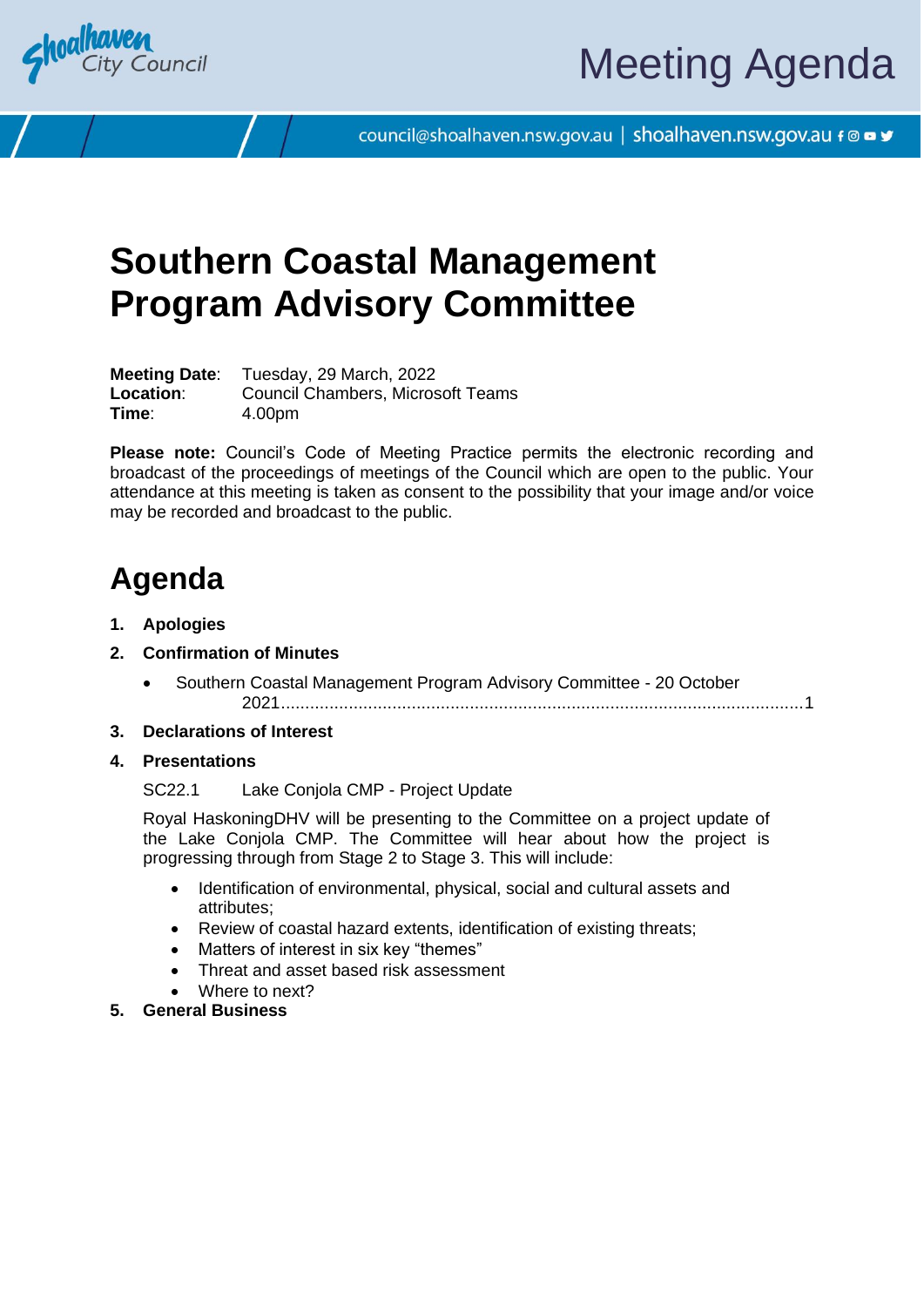

### **Membership**

Clr White (Chairperson) All other Councillors (Non Voting) CEO or nominee

Community representatives:- Monica Mudge Jackson Green Adam Crossley Michael Brungs Dirk Treloar Allan Carle

Government Agency representatives:- Local Aboriginal Land Council NSW State Emergency Services Department of Planning, Environment and Industry (DPIE) Other relevant Government Agency representatives

Quorum – Three (3) provided that a minimum of the Chairperson and two community representatives are present.

#### **Purpose**

The principal objective of the Southern Coastal Management Program Advisory Committee is to assist Shoalhaven City Council in the development and implementation of one or more Coastal Management Program plans for the southern area of the Council. This will need to be in accordance with the NSW Coastal Management Manual. The southern area applies to the following coastal areas and estuaries:

- All Council managed beaches from Lake Conjola entrance in the north, reaching to the southern boundary of the Shoalhaven LGA in the south – North Durras Beach Lake Coniola
- Narrawallee Creek
- Mollymook
- Ulladulla
- **Burrill Lake**
- Lake Tabourie
- Lake Willinga
- Shoalhaven Urban and Rural estuaries

#### **Role**

- 1. To assist the Council in the development and implementation of the coastal management programs for the areas listed under 'Purpose' (see above);
- 2. To assist the Council monitoring and assessing the effectiveness of the management program during and after its implementation;
- 3. To assist the Council providing input into known coastal event(s) and erosion behaviour as part of the Coastal Management Program;
- 4. Provide and review scientific advice and integrate this knowledge into the preparation and review of the Coastal Management Program; and
- 5. Facilitate broader community consultation and participation in coast and estuary management through informing and liaising with member community groups.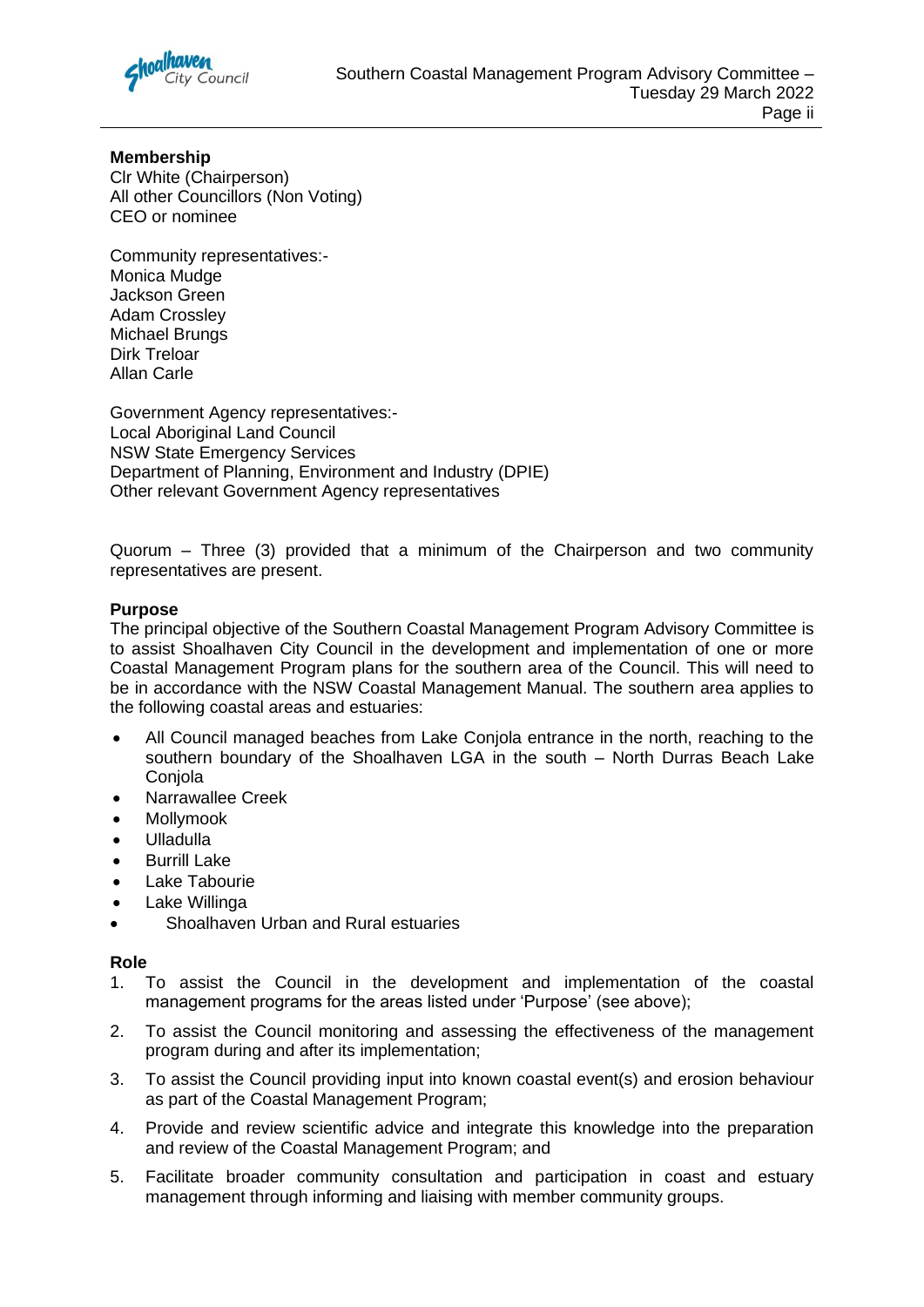<span id="page-2-0"></span>

# Meeting Minutes

council@shoalhaven.nsw.gov.au | shoalhaven.nsw.gov.au f @ ■ y

## **MINUTES OF THE SOUTHERN COASTAL MANAGEMENT PROGRAM ADVISORY COMMITTEE**

**Meeting Date**: Wednesday, 20 October 2021 **Location:** Remotely via Microsoft Teams **Time**: 4.00pm

The following members were present:

Clr Patricia White - Chairperson Ms Monica Mudge – joined at 4:44pm Mr Adam Crossley Mr Michael Brungs Mr Dirk Treloar Mr Michael Roberts - Manager - Environmental Services – (CEO Nominee)

Others Present:

Nigel Smith – Coastal Management Program Coordinator Chris Adamantidis - Advisian Daniel Wiecek – NSW Department of Planning, Industry and Environment Helen Wheeler – NSW Department of Planning, Industry and Environment – Crown Lands Simon Williams – NSW Department of Planning, Industry and Environment – Crown Lands – joined at 4:11pm Tracy Provest - Ulladulla SES – left meeting at 5:45pm Luke Moroney – Coastal Project Officer Carla Ganassin - NSW Department of Primary Industries – Fisheries Cameron Whiting – Eurobodalla Shire Council– joined at 4:14pm Adrian Turnbull – Royal Haskoning DHV - joined at 4:50pm – left meeting at 6:34pm Greg Britton – Royal Haskoning DHV - joined at 4:50pm – left meeting at 6:34pm

#### **Apologies / Leave of Absence**

Apologies were received from Clr Findley and Allan Carle.

#### **Confirmation of the Minutes**

**RESOLVED** (Michael Brungs / Dirk Treloar)

That the Minutes of the Southern Coastal Management Program Advisory Committee held on Wednesday 17 March 2021 be confirmed.

CARRIED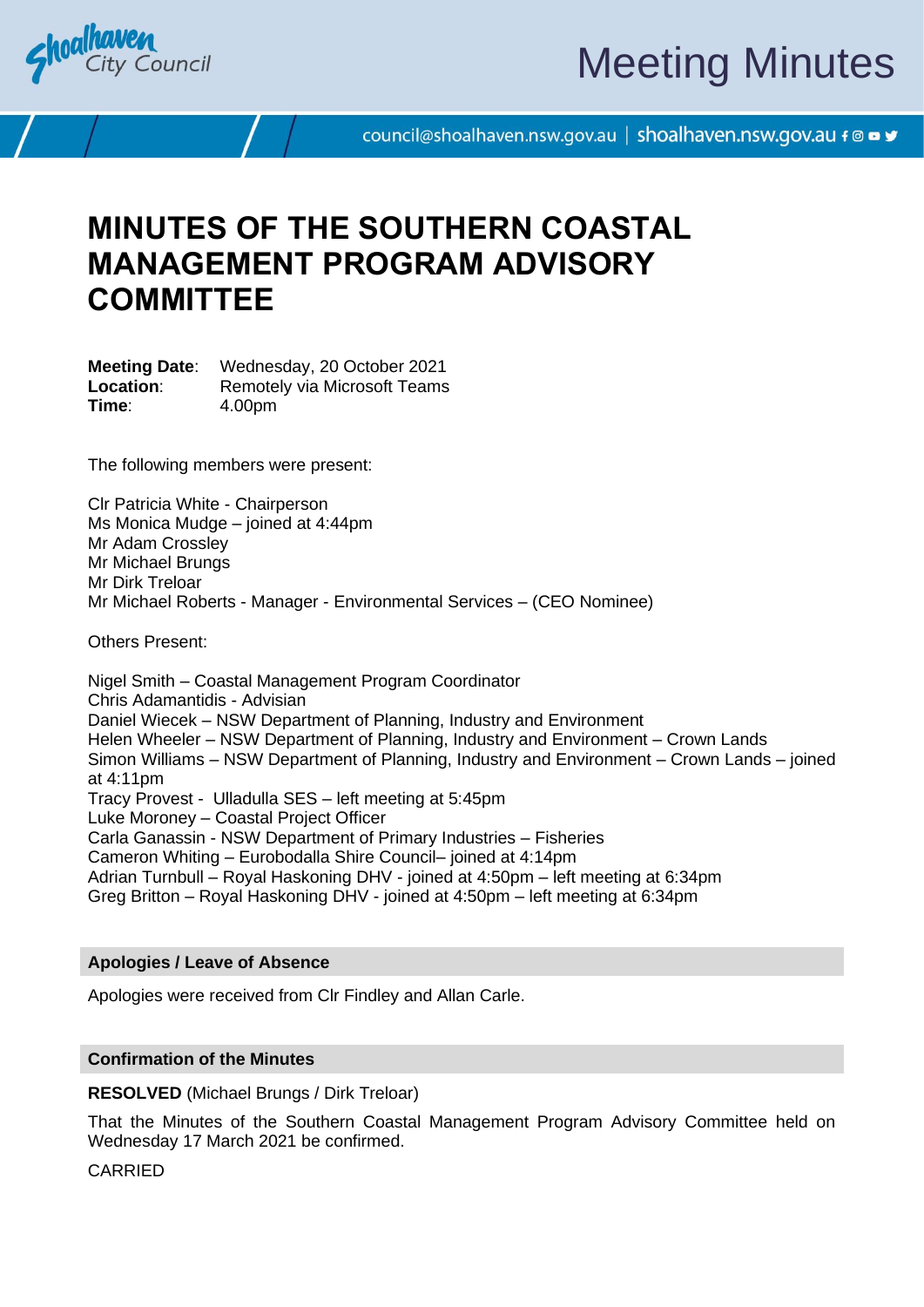

#### **Mr Adam Crossley gave a Welcome to Country.**

#### **Declarations of Interest**

Nil

#### **REPORTS**

#### **SC21.4 Shoalhaven Beaches Asset Management Strategy Progress Report - Southern HPERM Ref: D21/423965**

Chris Adamantidis – Coastal Engineer, Advisian – presented the Shoalhaven Beaches Asset Management Strategy report prepared by Advisian to the meeting.

Key points:

- The project has been jointly funded by DPIE & Council to look at all beach accessways throughout the Shoalhaven LGA and prioritise access ways for repairs and/or improvements.
- Council manages over 220 beach access points at 40 beaches throughout the LGA.
- Each area has been identified with condition rating, indicating what is recommended or required for improvement.
- Key issues affecting accessways in the north are wind erosion, beach erosion especially at Shoalhaven Heads as well as informal access paths - people creating own accessway where there is no existing accessway, or multiple access points for the one area that could be consolidated to a single accessway.
- Common issues identified across the Shoalhaven were:
	- o erosion at the base of accessways
	- o stormwater erosion
	- o slope instability
	- o maintenance/vegetation encroachment
	- o damage to dune vegetation and the spread of weeds
	- o lowering of base of the accessways relative to surrounding dune
	- o difficult or remote access
	- o creek bank erosion

A number of accessways at the beaches in the south were identified as having issues, for example:

- Tabourie one section of the accessway has collapsed and needs to be repaired;
- Collers Beach has no existing formal accessway. This could be formalised so that Council recognises the accessway and maintains it.
- Warden Head accessway is overgrown and in need of maintenance.
- Mollymook Beach issues with storm water runoff and scour.

Adam Crossley – enquiry into cultural significance consideration of the area, as to whether that component had been addressed in the assessment criteria.

Chris Adamantidis – response; desktop GIS assessment considered, observed sites documented. Further assessment not included. Michael Roberts - Manager - Environmental Services – advised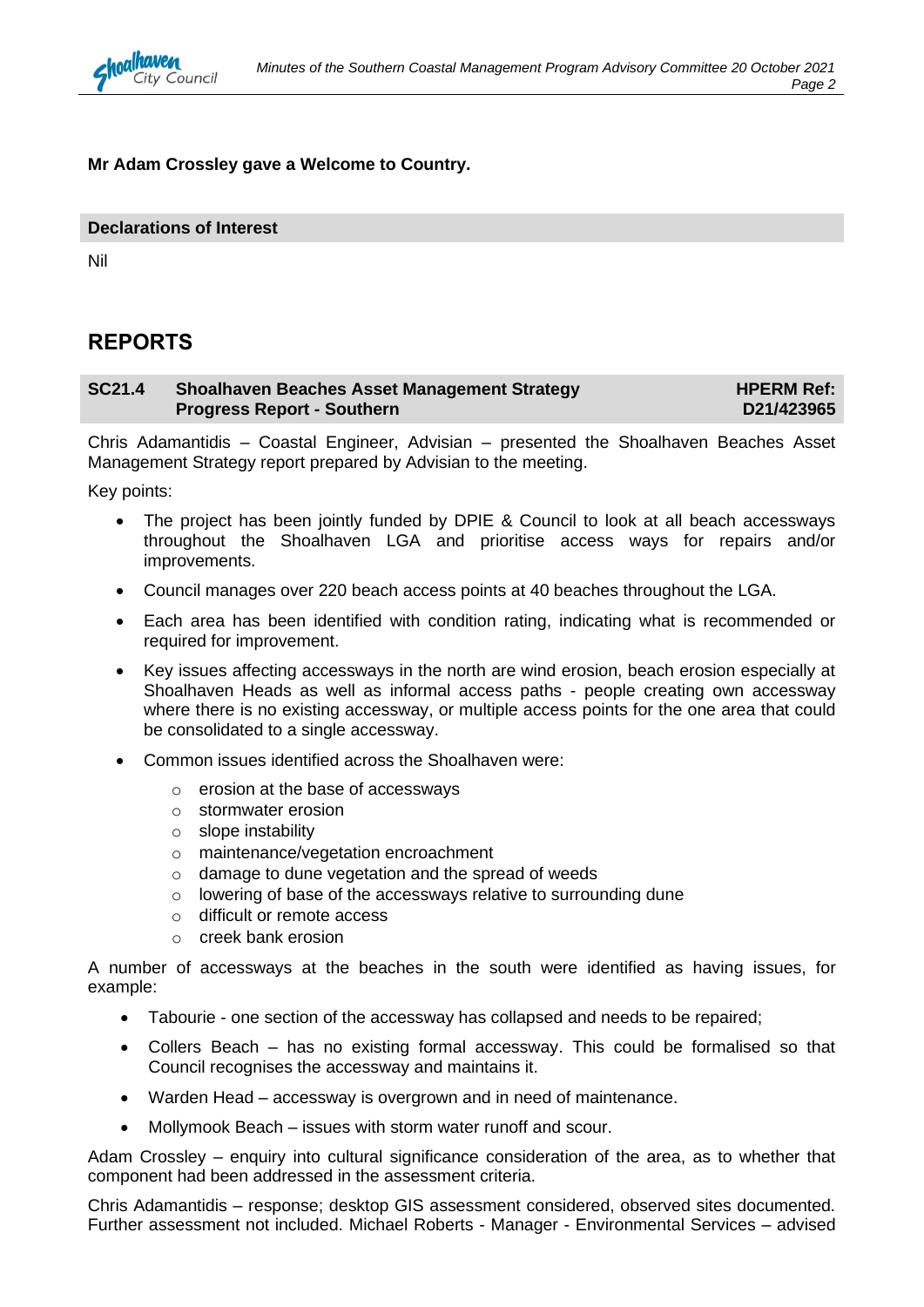the implementation of recommendations would require formal assessment including an AHIMS search and consultation with Indigenous representatives.

Tracy Provost - Ulladulla SES asked if there was any consideration given for tsunami evacuation access as part of the Shoalhaven Beaches Asset Management Strategy.

Michael Roberts - Manager - Environmental Services - advised that as the project moves forward Council will liaise with the SES regarding storm and tsunami evacuation access plans that can be incorporated into the Strategy.

#### **Recommendation**

nalhaven

That the Committee:

- 1. Receive this report for information;
- 2. Recommend consultation through the CMP process for Council endorsement of implementation of closure of coastal access track actions from the report; and
- 3. Recommend to allow implementation of actions including maintenance, upgrades and repairs of coastal access tracks outside of the CMP process.

#### **RECOMMENDATION** (Dirk Treloar / Michael Brungs)

That:

- 1. The Committee receive this report for information;
- 2. A copy of Advisian's report be provided to all committee members for further consultation:
- 3. The Committee recommend consultation through the CMP process for Council endorsement of implementation of closure of coastal access track actions from the report; and
- 4. The Committee recommend to allow implementation of actions including maintenance, upgrades and repairs of coastal access tracks outside of the CMP process.
- 5. In accordance with [MIN21.656](https://shoalhaven.infocouncil.biz/Open/2021/09/CL_20210928_MIN_16430_WEB.htm) from the Ordinary Council meeting of 28 September 2021, the full report be given to Councillors as per the Recommendation.

#### CARRIED

| <b>SC21.5</b> | Update on the Open Coast and Jervis Bay Coastal | <b>HPERM Ref:</b> |
|---------------|-------------------------------------------------|-------------------|
|               | <b>Management Programs</b>                      | D21/438764        |

#### **Recommendation (Item to be determined under delegated authority)**

That the Committee receive the report on the status of the Open Coast and Jervis Bay Coastal Management Programs for information.

#### **RESOLVED** (Michael Brungs / Dirk Treloar)

That the Committee receive the report on the status of the Open Coast and Jervis Bay Coastal Management Programs for information.

#### **CARRIED**

Note: Adrian Turnbull and Greg Britton joined the meeting at 4:54pm.

| <b>SC21.6</b> | Update on Lake Conjola Coastal Management Program | <b>HPERM Ref:</b> |
|---------------|---------------------------------------------------|-------------------|
|               | (CMP)                                             | D21/421978        |

Mr Adrian Turnbull – Royal Haskoning DHV made a presentation to the meeting.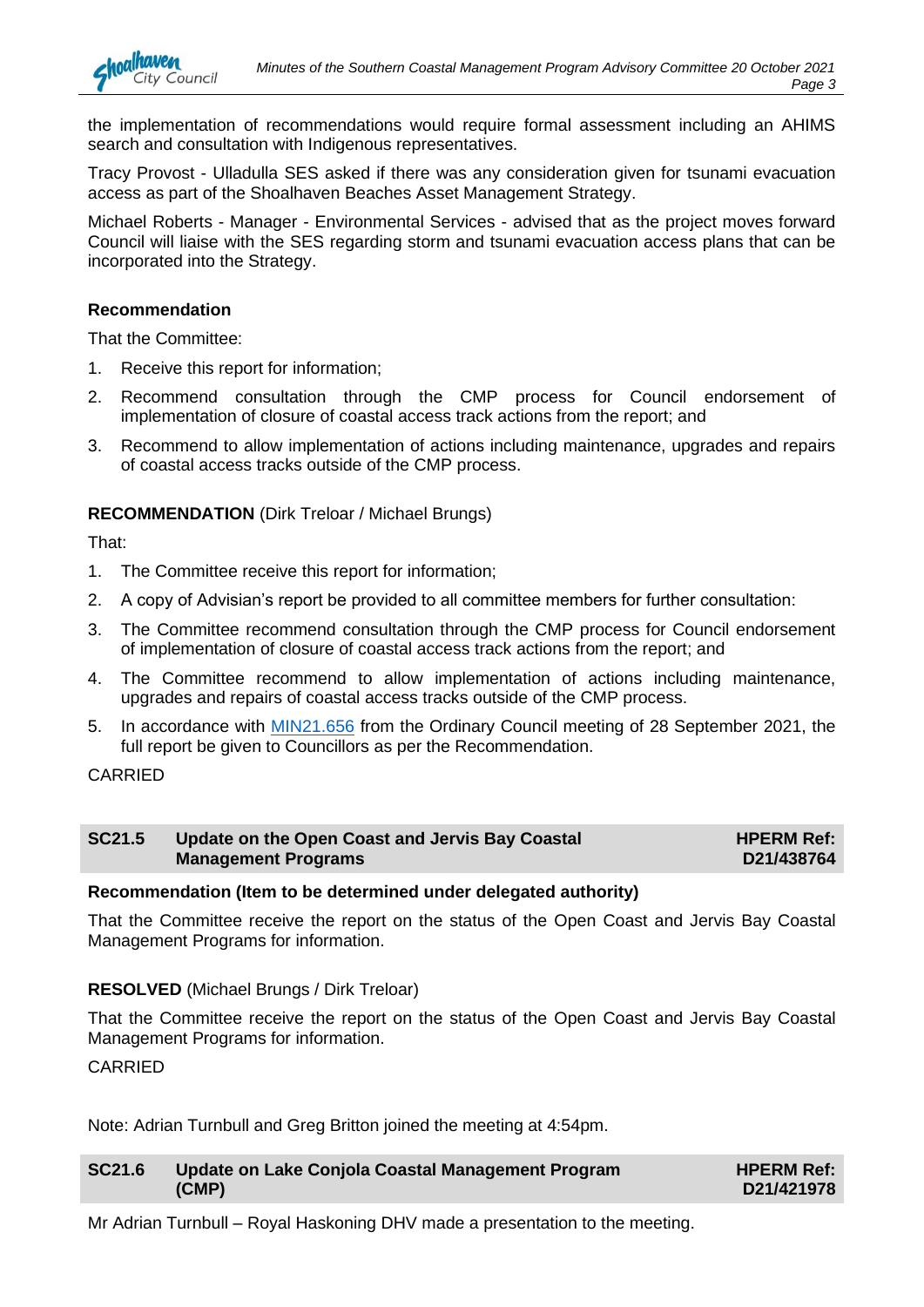Dirk Treloar and Mike Brungs on behalf of the Lake Conjola community proposed the following amendments be made to the overarching Vision and Purpose for the Lake Conjola CMP:

Proposed amendment to the overarching Vision:

*"We care for and protect Lake Conjola so that current & future generations continue to be refreshed & inspired by their coastal experience while ensuring the physical safety and wellbeing of the Lake Conjola community and visitors".*

Proposed amendment to the overarching Purpose:

*"To develop a plan for the future management of Lake Conjola that ensures the physical safety and wellbeing of the Lake Conjola community and visitors while acknowledging the principles of ecologically sustainable development for the social, cultural and economic well-being of the people of the Shoalhaven".*

Mr Greg Britton - Royal Haskoning DHV also made a presentation to the meeting. Discussion took place on the Entrance Management Options proposed by Royal Haskoning. Feedback from the Committee was to keep options 1, 3, 4 & 5 of the proposed options.

The Royal Haskoning DHV presentation will be distributed to members after meeting.

#### **Recommendation (Item to be determined under delegated authority)**

That the Committee receive this report on the status of the Lake Conjola Coastal Management Program for information and support the provision of a presentation from the consultant.

#### **RESOLVED** (Michael Brungs / Dirk Treloar)

That the Committee receive this report on the status of the Lake Conjola Coastal Management Program for information and support the provision of a presentation from the consultant.

#### CARRIED

nalhaven

**City Council** 

Note: Tracy Provost – Ulladulla SES left the meeting during discussion of item SC21.6 – Update on Lake Conjola Coastal Management Program.

Note: Adrian Turnbull, Greg Britton left meeting after discussion of item SC21.6 – Update on Lake Conjola Coastal Management Program.

| <b>SC21.7</b> | <b>Coastal Zone Management Plan Progress Update</b> | <b>HPERM Ref:</b> |
|---------------|-----------------------------------------------------|-------------------|
|               |                                                     | D21/438419        |

- Michael Roberts Manager Environmental Services breakdown of progress provided; some actions set up are ongoing will be marked as complete and rolled over to CMP where appropriate.
- DPIE advised that there is currently an application to NSW Parliament for the CZMPs to be extended for 2 years.
- If the extension is granted, the actions that were ongoing but not yet complete won't be required to be completed in the October 2021 – January 2022 timeframe.
- If the extension is not granted, the CZMP would cease to have effect. This would mean that in order for Council to apply for funding under the DPIE Coast & Estuary Program, a certified coastal management program would need to be in place. Any significant management actions from the CZMP would require approvals and assessments to be completed by end of this year.

#### **Recommendation (Item to be determined under delegated authority)**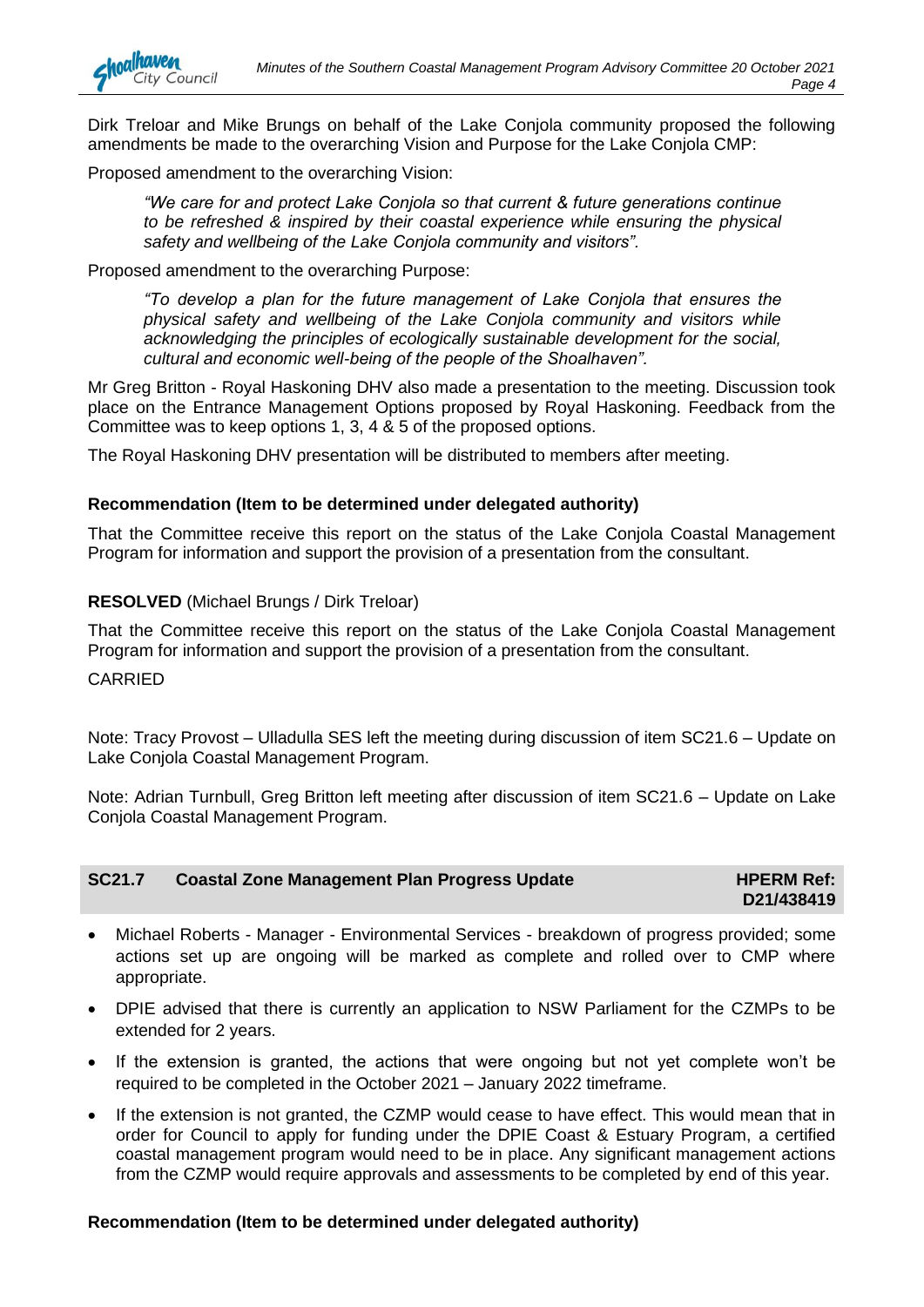That the Committees:

- 1. Note the progress of the Coastal Zone Management Plan (CZMP), certified by the NSW State Government in 2018; and,
- 2. Note the expiration date of the Coastal Zone Management Plan (CZMP), at the end of the calendar year of 2021.

#### **RESOLVED** (Michael Brungs / Monica Mudge)

That the Committees:

- 1. Note the progress of the Coastal Zone Management Plan (CZMP), certified by the NSW State Government in 2018; and,
- 2. Note the expiration date of the Coastal Zone Management Plan (CZMP), at the end of the calendar year of 2021.

CARRIED

**SC21.8 South Mollymook Coastal Protection Progress Report HPERM Ref: D21/397817**

Michael Roberts - Manager - Environmental Services provided an update to members.

- The design of the seawall to be constructed in front of Mollymook Golf Club is currently in tender stage.
- Council is working very closely with Mollymook Golf Club throughout the design process.
- Once the design is decided on it will be shared with the CMP Committee, Council and stakeholders.

#### **Recommendation (Item to be determined under delegated authority)**

That the Committee acknowledge:

- 1. South Mollymook Coastal Protection Design and Approvals Tender advertisement September 2021.
- 2. Council is investigating funding partnership from Mollymook Golf Club for the construction component.
- 3. In the interim, Council will continue to monitor and maintain the existing structures by implementing emergency action sub plan under the Coastal Zone Management Plan (CZMP) for the Shoalhaven Coastline 2018.

#### **RESOLVED** (Dirk Treloar / Monica Mudge)

That the Committee acknowledge:

- 1. South Mollymook Coastal Protection Design and Approvals Tender advertisement September 2021.
- 2. Council is investigating funding partnership from Mollymook Golf Club for the construction component.
- 3. In the interim, Council will continue to monitor and maintain the existing structures by implementing emergency action sub plan under the Coastal Zone Management Plan (CZMP) for the Shoalhaven Coastline 2018.

**CARRIED**